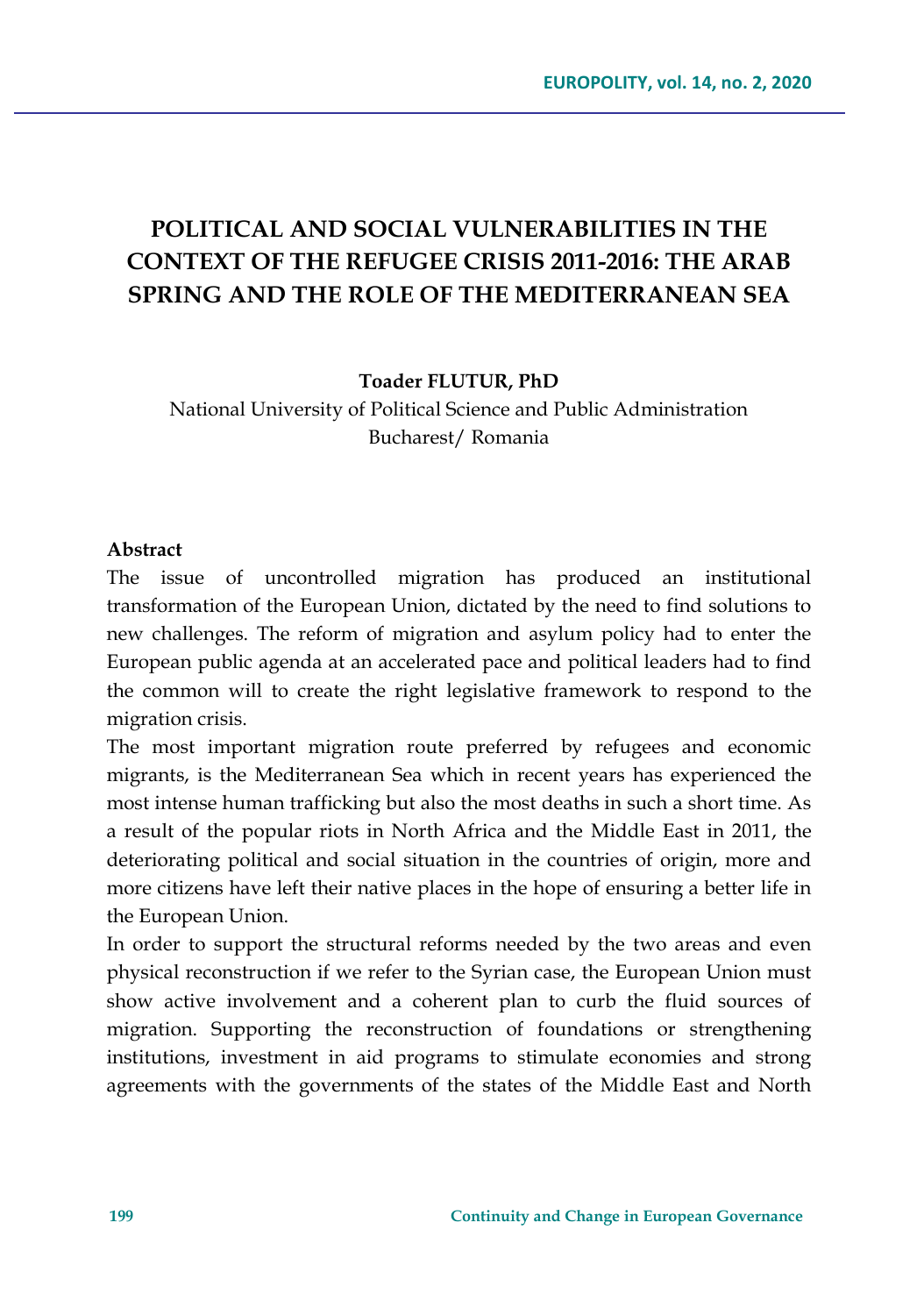Africa are just some of the measures that the European Union should take swiftly.

**Keywords:** migration; conflict; Middle East; the European Union

### **1.INTRODUCTION**

*"History is a fluid study, where things just seem safe and properly ordered geographically"*. William Hardy McNeill (Kaplan 2014, 84)

The Mediterranean Sea, known in the Romance languages and as the "sea between the lands", played a central role in European culture, politics and economy, but also in areas on opposite shores. Intensely disputed, the Mediterranean has been a place where European, Asian and African civilizations meet for centuries and precisely through these multiple interactions between peoples with such different religions and cultures, with different levels of development and political systems, the role and influence of the Mediterranean will occupy a dominant place in the European Union's migration policy.

For a long time, the Maghreb has been considered an "Imperial caprice" of Europe, but today, the question is more and more whether it is an imperial failure given the migration crisis and the difficulties encountered in controlling it. However, any crisis also opens up a window of opportunities and, in the case of the European Union, this crisis can be utilised by establishing stronger regulations on legal migration, controlling and combating illegal migration, and by strengthening cooperation with the governments of the countries in the area concerned. In this way, the Mediterranean could be a *factor of cohesion* rather than division in the near future, in the sense that since the decolonization it has been a natural barrier between democratic and prosperous Europe and politically disintegrated North Africa, which is partially anarchic and poor (Kaplan 2014, 208). Maps can be dangerous tools but are also essential to understand the dynamics of regional and global policy. "On the relatively stable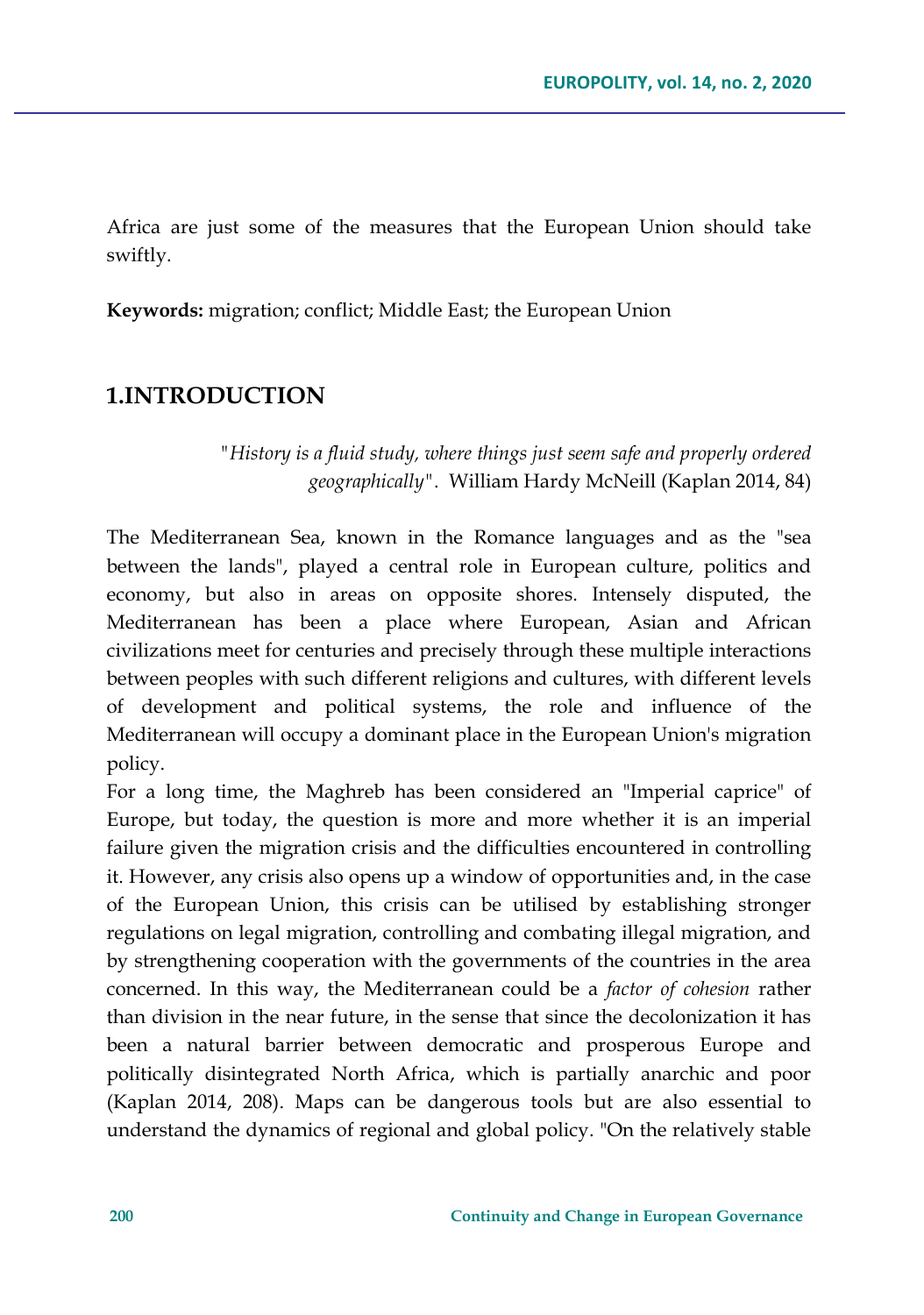foundation of the geography, the pyramid of national power is lifted," Hans Morghentau wrote (Kaplan 2014, 65). The national power of the Member States of the European Union has been gradually weakened at an individual level but incorporated and multiplied by the European institutions and its mechanisms which have strengthened the Union's dominant position in the Mediterranean and the Middle East.

The popular riots that shook the Middle East autocracies in 2011 and the economic degradation in those areas generated one of the largest exoduses of this era and reached its peak in 2015-2016. The waves of migrants that have taken the path of Europe have posed important challenges to the institutional and material capacity of the Member States to receive and integrate such a large number of people in such a short time. We will see how the "reheating" of the Middle East is having an effect on the regional security complex where the European Union plays a major role.

## **2.THE MEDITERRANEAN SEA - AN INVISIBLE BORDER BETWEEN CIVILIZATIONS**

The Mediterranean is the southern border of the European Union and has been the most strategically, economically and religiously disputed area throughout recent history. The Mediterranean Basin was the cradle of Judaism and Christianity, but also a center of Islamic life, allowing for multiple disturbances in the area, as well as important influences (Friedman 2016, 265). What happens on any of the shores of the Mediterranean generates an influence on any other shore and the first to understand this were the Romans who called the Mediterranean Sea "Middle Sea" or "Mare Nostrum" as the center of gravity of the imperial roman system. In the migration crisis which began in 2011, the Mediterranean Sea was the main transit route for migrants but also the place where the most deaths occurred in their efforts to reach one of the shores of the European Union.

From a political point of view, the Mediterranean can also be regarded as the silent actor in the complex equation of adapting the most appropriate measures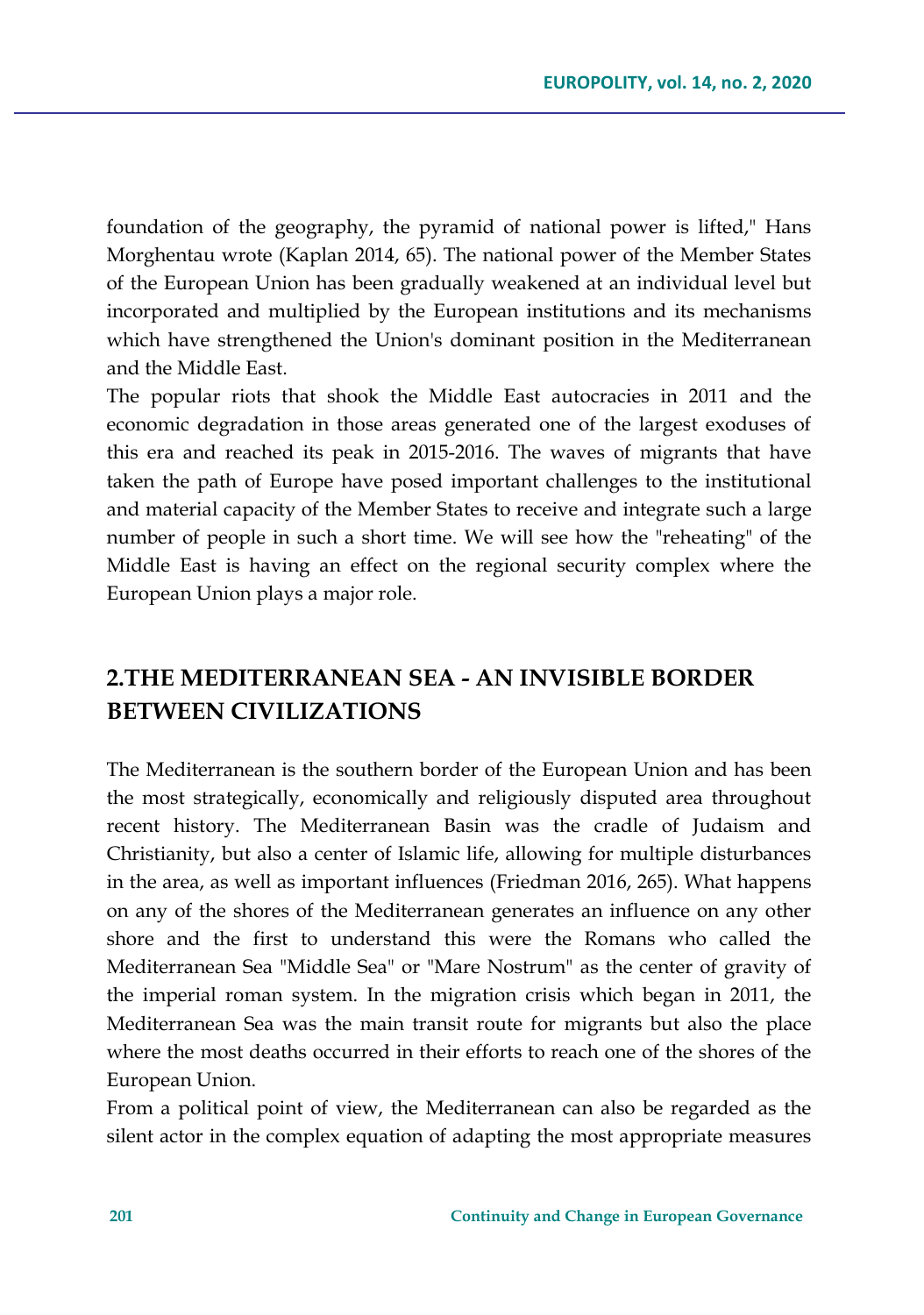to rescue those who are really in need at the same time as measures to combat trafficking in human beings trying to take advantage of a favorable humanitarian context.

The appreciation of historian Fernand Bradel that "*Mediterranean civilizations are united by the movement of people, the relationships they build and the routes they follow"*, thus sharing a common destiny, it is still supported today but by disproportionate economic and politico-social arguments (Khanna 2008, 167). North Africa has seen an accelerated economic development in recent decades, but the economic ratio and the democratic deficit toward the European Union still remains too wide.

The evolution of the global economy has brought the countries of the world into an unprecedented complex interdependence by creating the levers for welfare but also causing increasingly difficult problems and crises that governments have to manage (Biró 2013, 85). The combination of migratory pressures - due to different demographic growth and unequal distribution of poverty (and resources), coupled with the social consequences of an ageing working population, are significant reasons for transforming European migration policy and the European Union, being the only supranational entity able to find suitable solutions to this crisis by cooperation with immigrants' states of origin and taking into account the capacity of member states to assimilate economically, culturally, educationally and institutional new populations, it will be the heart of the relationship of the regional security complex and be able to manage the crisis with one voice (Brzezinski 2005, 163). Otherwise, the decisionmaking fragmentation through political dissensions within the Union will lead to weakness in the region and, consequently, an increased deficiency in crisis management of any kind.

Estimates show that by 2050, Europe will lose 24% of the working young population and that the number of those over 60 years will increase by 47% in a severe demographic decline compared to Asia, Africa and the Middle East (Kaplan 2014, 207-08). Data for the Middle East and North Africa show instead a 10% increase in the young population (25-29 years old) with the current pace of migration. (World Bank 2019). The interpretation of this data shows the upward path that migration will take from population-growing areas to the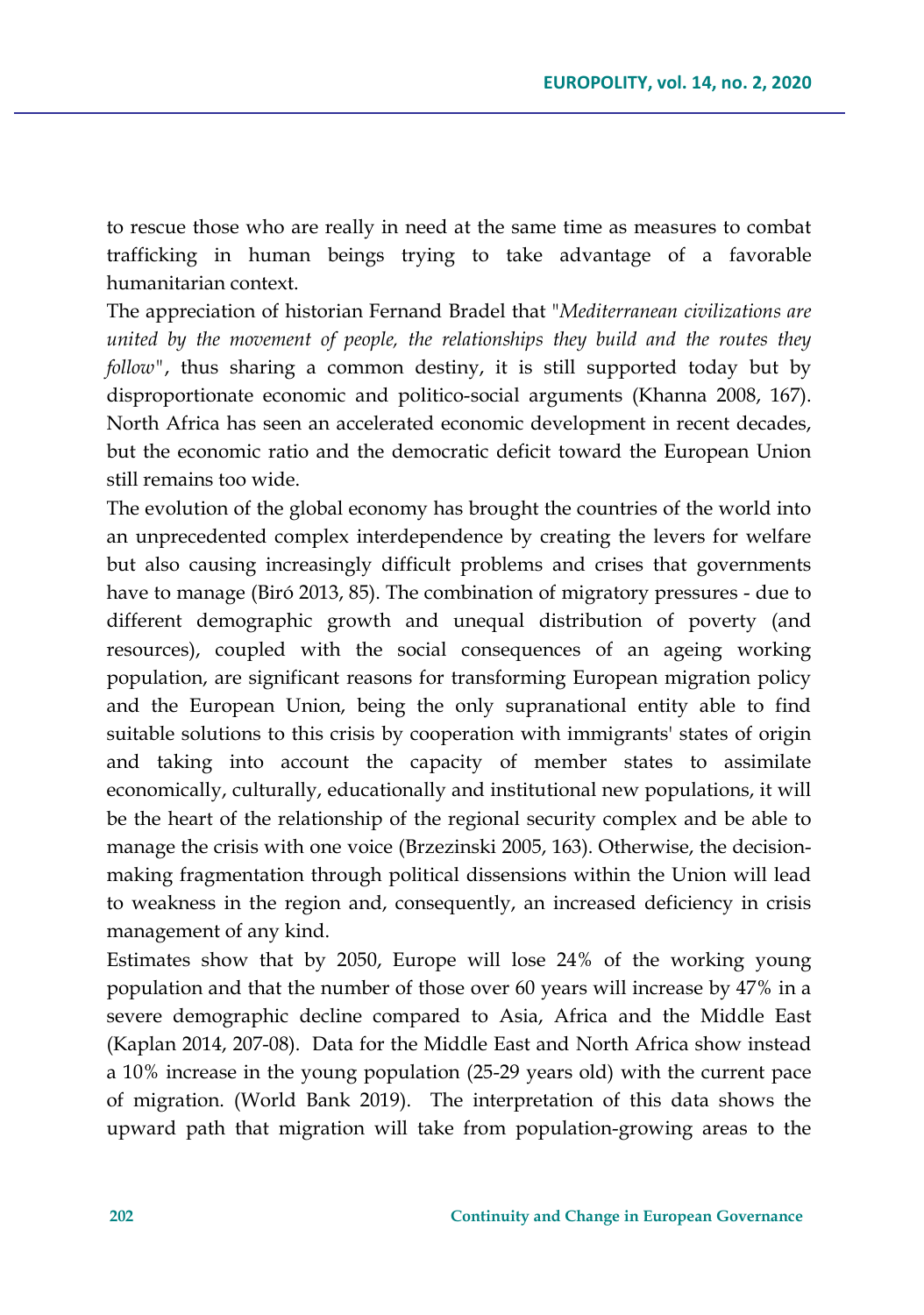European Union which is in demographic deficit. If we analyse the situation strictly from an economic point of view, we can discuss of a win-win situation where the economic stability of the Union can be maintained by attracting external labour, and on the other hand, the young generations who aspire to a safer and more prosperous future, will be tempted to achieve them in the European Union. In terms of the cultural mix and the "clash of civilizations", the effects are complex and highly unpredictable. A faulty integration policy of such as that of France in the 1950s and 1960s years focused strictly on economic criteria and needs has started to have an effect on societal security 30 years later. The economic strength of the European Union has attracted migration from all shores of the Mediterranean, but not all European countries had experienced cultural or economic exchanges with other nations so diverse culturally, religiously and ethnically. The foundation of the European nation States was related to a common-sense derived from a common language, history and culture, which could not be achieved by a legal transcript of citizenship alone but required a longer adaptation. In this context, the European Union has promoted *multiculturalism* which allowed immigrants, although some of them had become citizens to remain different and to be tolerated by local culture and implicitly by the authorities. The problems and social tensions with a cultural argument appear paradoxically between the newcomers and the poorer indigenous population who feels insecurity, and less between the rich social classes that have guaranteed both freedom and the diversity of both social categories. (Friedman 2016, 270-2)

The post-war European architecture was strongly influenced by the way the European States behaved during the Second World War in the paradigm of total War. The entire force of the society - industrial, social, military (Friedman 2016, 133) - was engaged in war and the subsequent consequences have led to major changes both in European policy and in the social, economic and military relations that Europe was going to cultivate.

The 1950s determined the independence of several African States around the Mediterranean under the influence of France, which was now concerned about the objectives and the role that it was going to play in the newly established European Economic Community. In this context, Algeria-much disputed within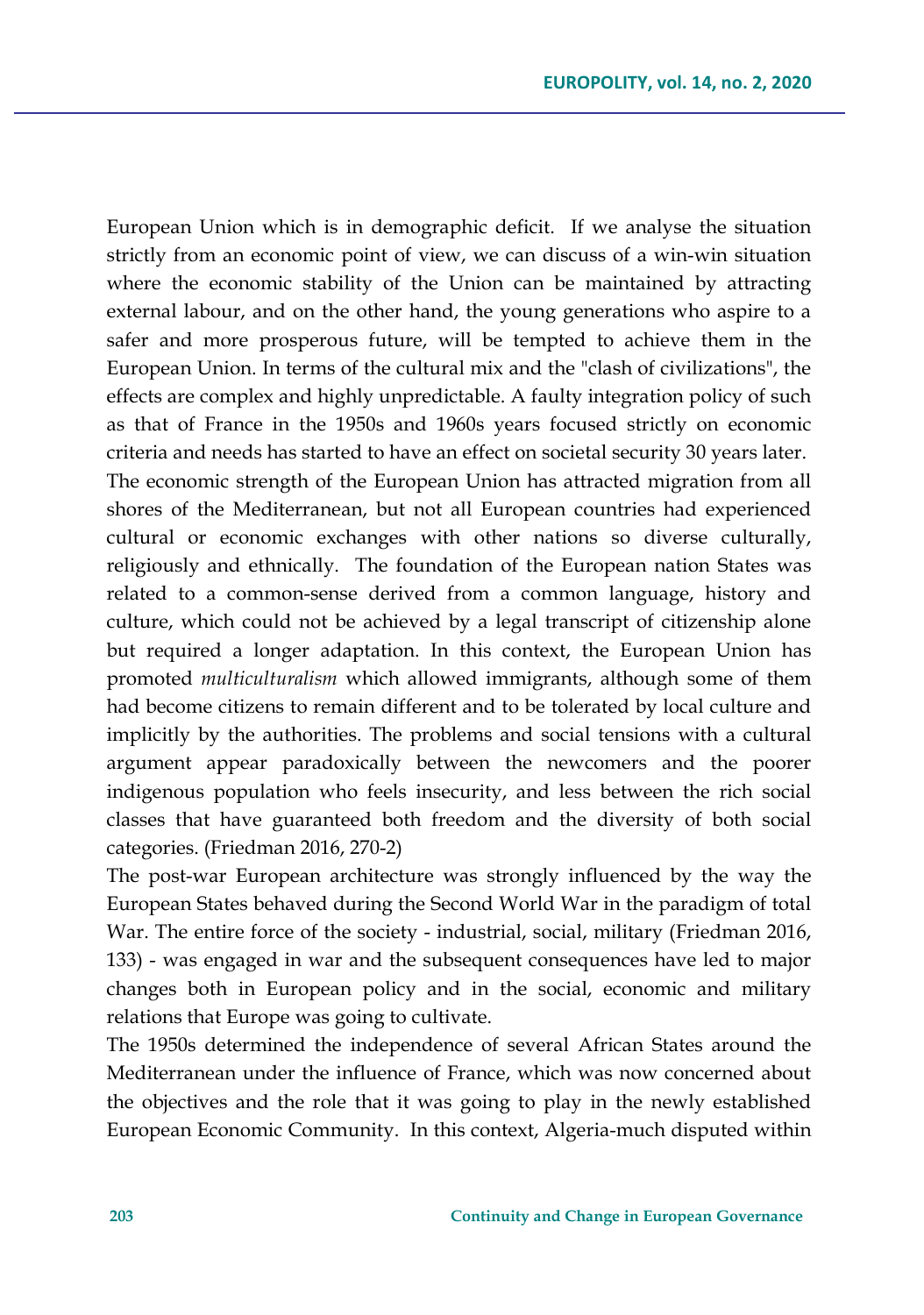France but also by the Algerian nationalists, has gained independence on this unstable background in which General de Gaulle decided to direct French efforts toward the economic and political reconstruction that was severely affected. The consequences of this independence were the waves of immigration, where only in the first months after the release, about 900.000 French Algerians emigrated, mainly in southern France (Abulafia 2014, 651-2).

In the conditions of depopulation by reducing natural growth and taking into account a favourable economy, African immigrants who came to European cities on the shores of the Mediterranean have become a cheap labour force in the 2000s and were valued to fill that shortage of people working in agriculture in particular. In fact, it is the Mediterranean countries that have faced the waves of migrants through the associated territories and the proximity of transport routes, which has led to a debate on the inequality of pressure, but also a farreaching legislative reform if we mention only the Dublin II Agreement and its revised form (Abulafia 2014, 659).

From an economic point of view, the sale of trade links between North Africa and Southern Europe shows a positive-sum game. The natural gas network that weakens dependence on Russian gas for Europe and increases the Maghreb budget and food exchanges are just two examples that strengthen mutual gain (Khanna 2008, 167). However, at the political level, the process by which the Maghreb region is developing has many syncopes. In addition to corruption and the democratic deficit, the geostrategic and economic influence of the European Union does not fully reflect the expectations from the African shores of the Mediterranean. In fact, fifty years ago, Toynbee noted the needs of Maghreb farmers who did not "dream of pacts and treaties, but of pumps and tractors", and the situation has not changed much today (Khanna 2008, 168). Therefore, a starting point for effectively limiting migration can be made through a financial support plan for the area that provides the necessary impetus for sustainable development along the lines of pre-accession countries, or why not, even along the lines of a *Marshall Plan* for North Africa.

The European Union is the "winning card" for most people in North Africa, however the attractiveness of the European Union differs from what it offers for the Balkans and here is limited to economic aspirations and thus to improving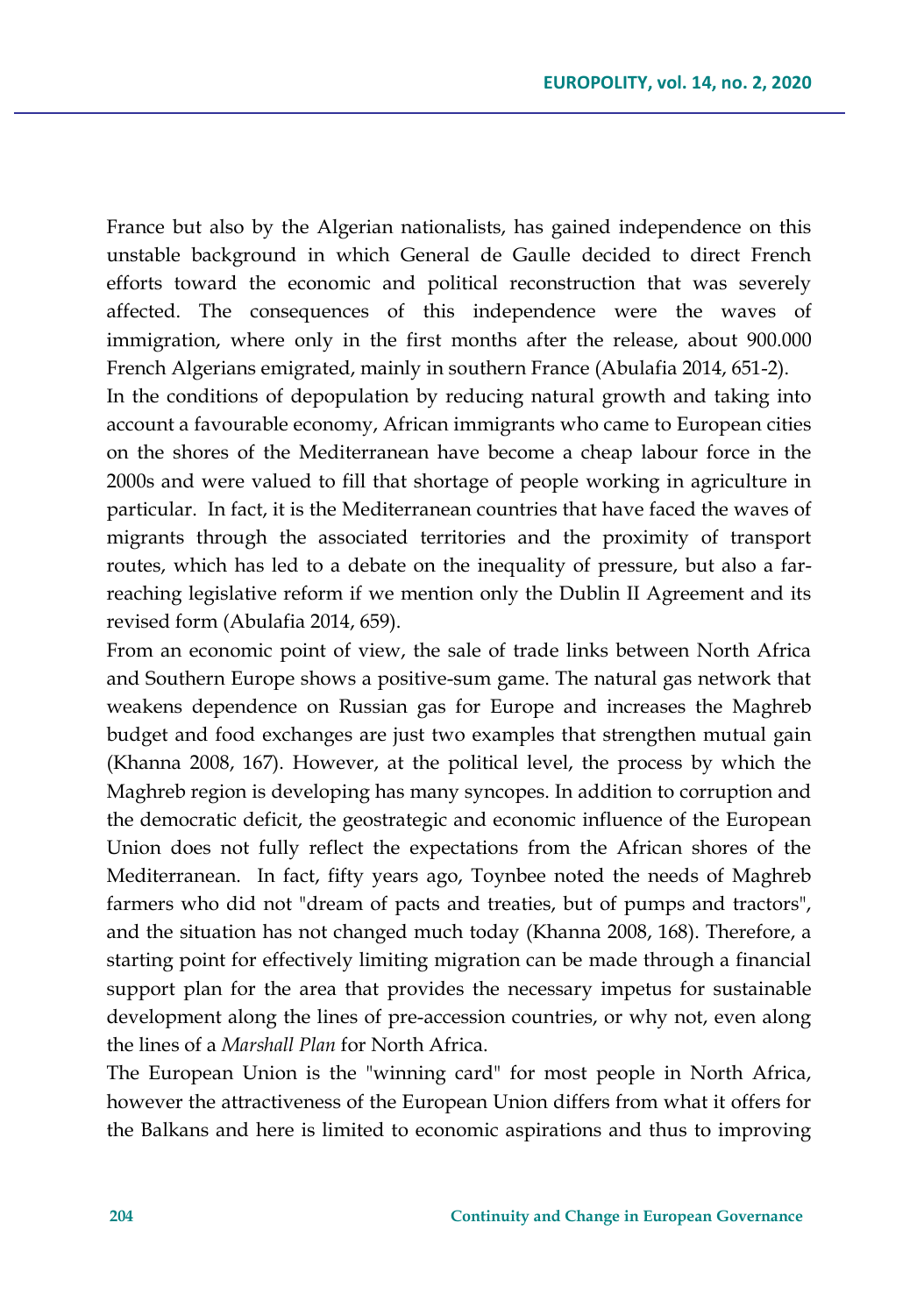life. The European political leadership must completely reform the equation of relations with North Africa to integrate the best form of cooperation between migration, trade development, the energy issue and political stability in the area. For example, the Maghreb, while reporting high unemployment, is suffering from the skilled workers crisis, which shows a dysfunction between local government policy and the real needs of societies (Khanna 2008, 168). Thus, the European Union can contribute with policy experience in the field of labour and social justice, through training programs, limiting interest in economic migration and helping local development.

# **3.RELIGION'S ROLE IN THE ECONOMICAL AND POLITICAL EVOLUTION FROM BOTH SIDES OF THE MEDITERRANEAN SEA**

The global inequality is revealed mostly because some states took advantage or not of the industrial revolutions from the 19th and 20th century. The developmental differences that have emerged from this capacity to adapt to technical revolutions are strongly connected to the innovations and methods of political and social organization that they have set and outlined as the model of prosperity that we can find today in the European Union (Acemoglu and Robinson 2016, 277). An extremely important role in the different evolution of states or geographical regions was played by the relation to religion, or in other words said, by the separation of religion from the state. European secularism has allowed for accelerated development through the systematic institutional organization while Islam has remained in the shadows and boundaries set by holy law.

Niall Ferguson confirms in his work "*The Great Decline*" that the divergences of economic, political and social development were based not on racial primordiality as insisted by certain Eurocentric theories of past centuries, nor on the "*luck*" of Europeans to find the more fertile lands overseas, neither geographical positioning nor imperialist character, but the *institutions.*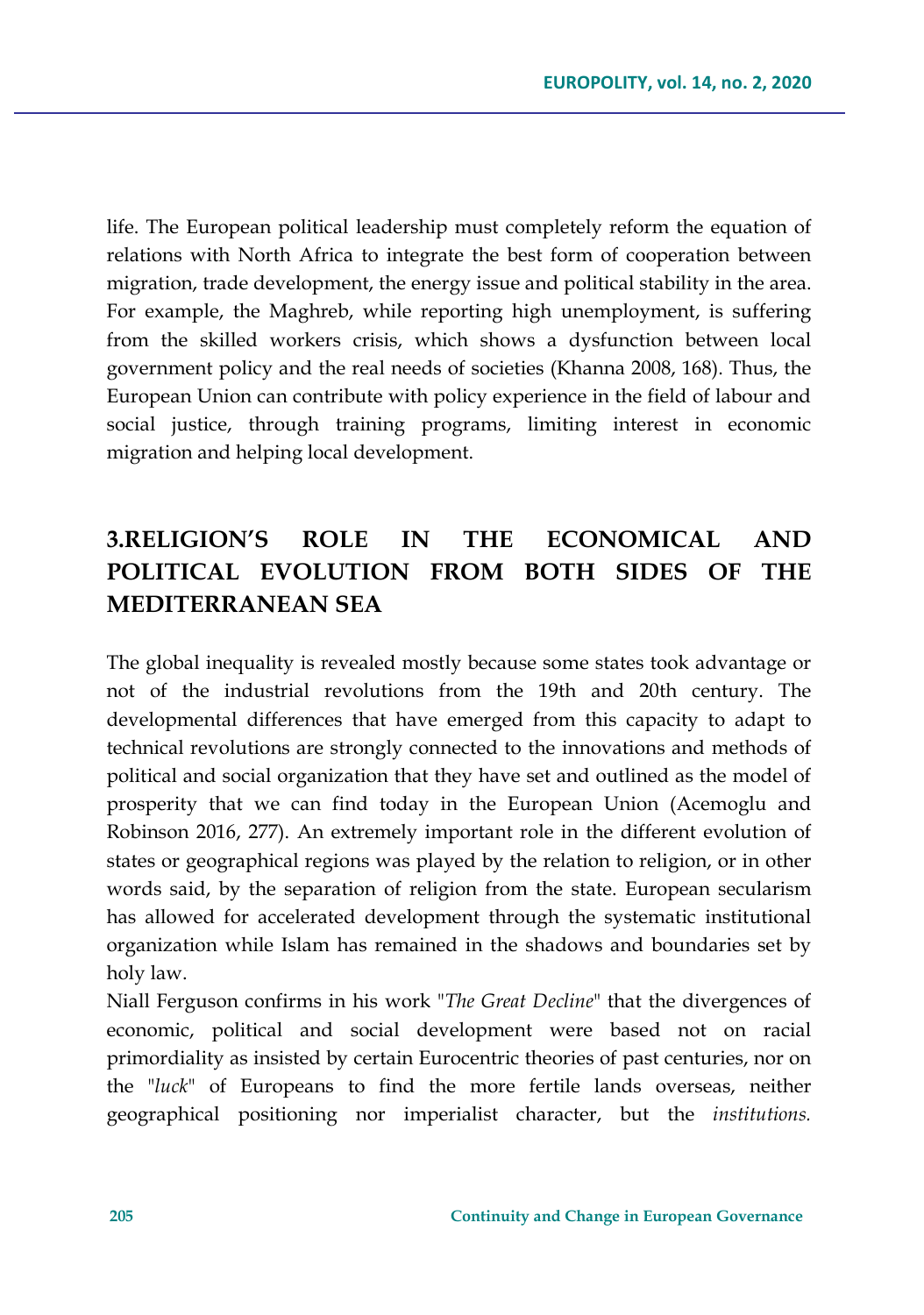Institutions determine certain modern historical configurations and dictate the pace and nations' level of well-being. Douglas North, John Wallis and Barry Weingast pointed out that Western European states were the first to overcome the character of the limited state based on social relations organized on a personal and dynastic line and adopted the model of the state with free or liberal access as it would be known later. This was built around a decentralized government, a legislative system where the rule of law was the main reporting and property, impartiality and equality rights began to become absolute guidelines for the proper functioning of the state (Niall Ferguson 2014, 33-4). On the other side of the Mediterranean Sea, after the decolonization stage, except for a few states, the Middle East and North Africa areas returned to a triad that proved to be very inefficient: a social and political organization through dictatorships with strong religious accents, lack of competitive economic reforms and an increase in ethnic fragmentation largely inherited from an "unfortunate" drawing of the borders of the Western Powers over time.

*The role of politics* in the prosperity or poverty of a nation is determined by how it influences the legislative architecture according to which the institutions function and implicitly the life of the individuals in that nation. Political institutions decide the distribution of power in society and contribute to the establishment of equity or inequity through pluralism and unrestricted access through inclusive political institutions or absolutist limitations and the concentration of power in a small group through extractive political institutions (Acemoglu and Robinson 2016, 89).

The political architecture of both the Middle East and North Africa has allowed the perpetuation of autocratic leaders who used the "religious weapon" at the expense of updating institutions to meet the real needs of the population until extreme poverty escalated as in the case of widespread uprisings known by the name of "Arab Spring".

The modern European colonization of the Arab world was not done in the name of Christianity, but actually in the name of technical progress and economic development. Thus, Europeans were looking to export the values that were "freeing" and "civilizing" to modernize institutions (Luizard 2008, p. 58). However, this process was not successful and with the withdrawal of Western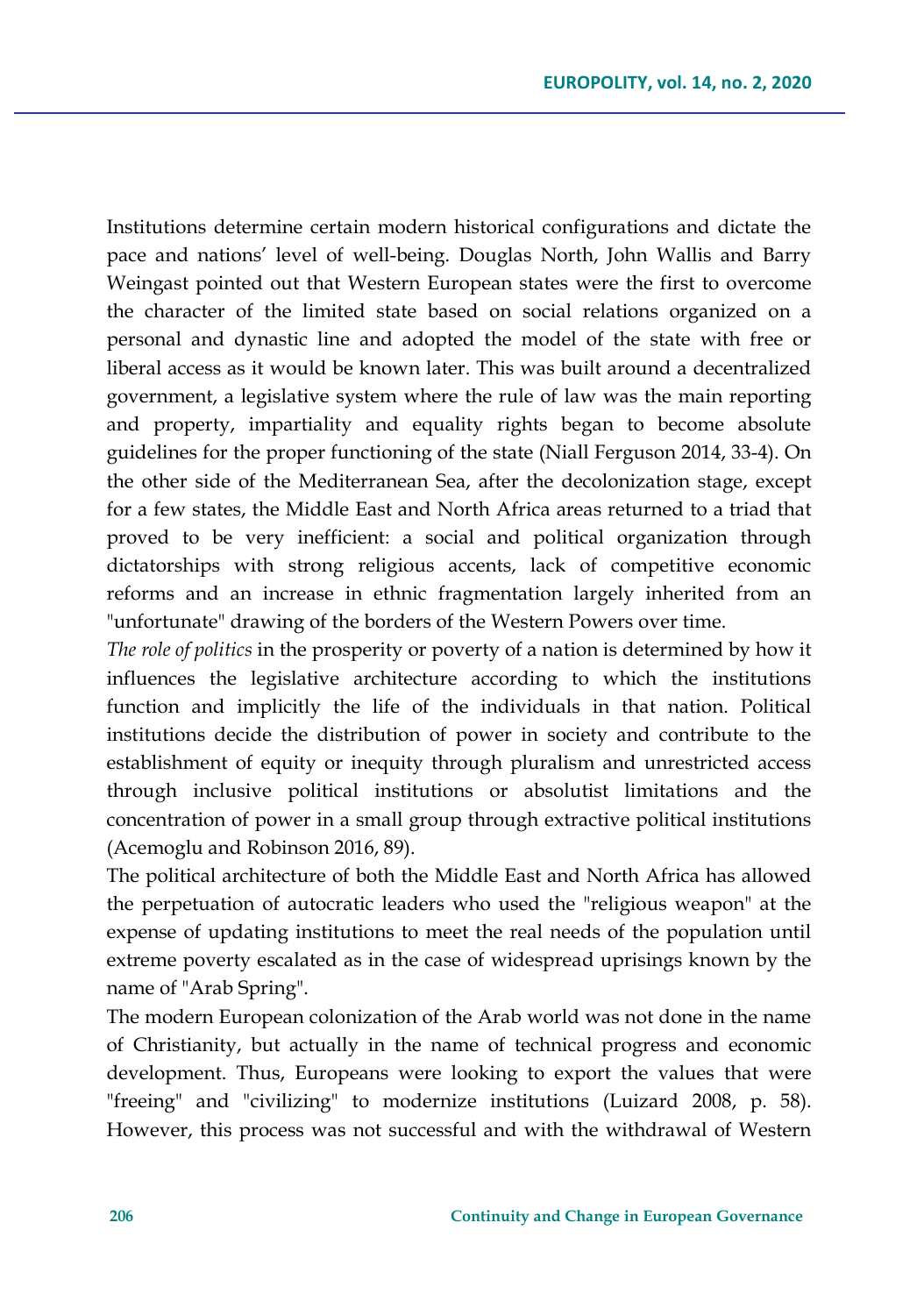powers or the loss of their influence, the new power was imposed by force and also by invoking religious legitimacy. *Political Islam* emerged in the twentieth century as a movement of protest and reaction to the humiliations caused on the battlefields and as a result of socio-economic discontent in recent history.

The political component of Islam was an attraction for its followers not because they had a Koranic education in their childhood, but because it represented a symbol of opposition to the West and the first aboriginal ideology in the Arab world (Mansfield 2015, 397).

In the Islamic world, the process of secularization followed a behavioral path with certain common elements: hierarchical imposition from leaders to citizens; authoritarian processes of modernization that take place within the single party doubled by the cult of personality of the leader; a dominant role of the army. But the foundation on which secularization, highlighted between state and religion should have been based, did not occur (Luizard 2008, 201). Kemal's Turkey was the first to open the trend in this regard, followed by Pahlavi's Iran, Amanollah's Afghanistan and a quarter of a century later by the Republic of Tunisia, Egypt, Iraq and Syria. The pace of the secularization process was extremely slow, doubled by the inefficiency of implementing democratic reforms in complete contradiction with the dictatorial interests of the leaders of those states.

### **4.THE ARAB SPRING: A GENERATION'S REVOLT**

The accelerated interdependence of the last 70 years has contributed to increasing short-term sensitivity and long-term vulnerability for the European Union. *Sensitivity* shows the degree of the states' exposure to a change in a particular area (Nye Jr. 2012, 72). *The Arab Spring* has demonstrated in the simplest way that political and social events outside the borders of the European Union create side effects in a relatively short time on the social and even physical security of the Union through the waves of immigrants that have tried and those that have managed to cross its borders, attracted by the welfare status and the conditions of the social system in general available on the territory of the European Union. As the migration crisis from the Middle East and North Africa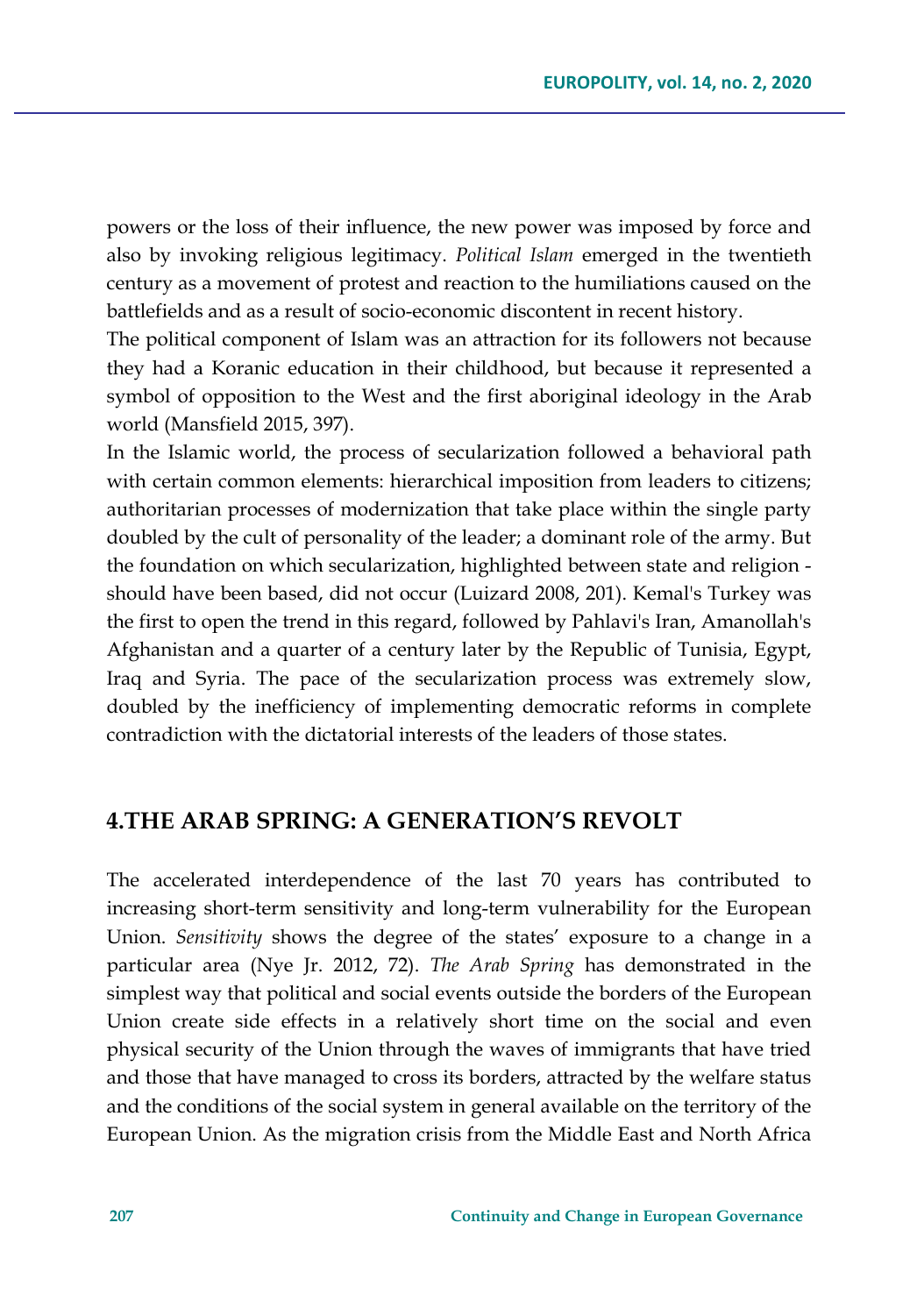to the European Union shows no signs of ending, for both the understanding and the adaptation of the Union's policies, religious, political and social knowledge about the area are considered to be indispensable.

The history of the Middle East is characterized by religious struggles through which multiple entities seek to legitimize power and dominate the regional political scene. In Arab-Islamic society, religion is a means of solidarity between people and influences the events of economic and political life in an exhaustive way. In addition to the economic and social underdevelopment of the area, the Middle East shows an anti-globalization trend caused by the fear of aggression that can be produced against the Arab-Islamic culture and identity, against the system of specific values based on the *holy law* and which are seen as altered by "*the danger of globalization*" (Bolborici 2016, 71). However, the globalization of communication itself and access to technology that has called into question the stability of several authoritarian regimes in the Middle East and North Africa by opening a new stage of collective awareness of the political and social organization imposed by authoritarian leaders.

History books have noted that World War I was sparked by the Sarajevo bombing of Archduke Franz Ferdinand and his wife, Duchess Sophie Albina Chotek, by the Serbian extremist Gavrilo Princip. In 2010, after the authorities confiscated the unauthorized vegetable stall of a Tunisian - Mohamed Bouazizi, the young university graduate set himself on fire in public in protest (Mansfield 2015, 467). Even if this comparison does not contain elements in common with all points of view of the analysis, in terms of impact, we can say that just as a hundred years ago a seemingly isolated event triggered a real World War, so did the case of the street vendor that caught fire in Tunisia set in motion a revolution in the Middle East that spread at an accelerated pace. Obviously, behind both the outbreak of the First World War and in the case of the revolution known as the "Arab Spring" there were multiple elements that smoldered and were waiting for a "spark". Nationalisms, imperialism, the arms race and the lack of communication between states and empires provoked and prepared long before the "Great War", while the "Arab Spring" was preceded by stifled or partially successful uprisings such as the one in Iraq in 2005, economic and social discontents, the effects of authoritarian regimes that impoverished the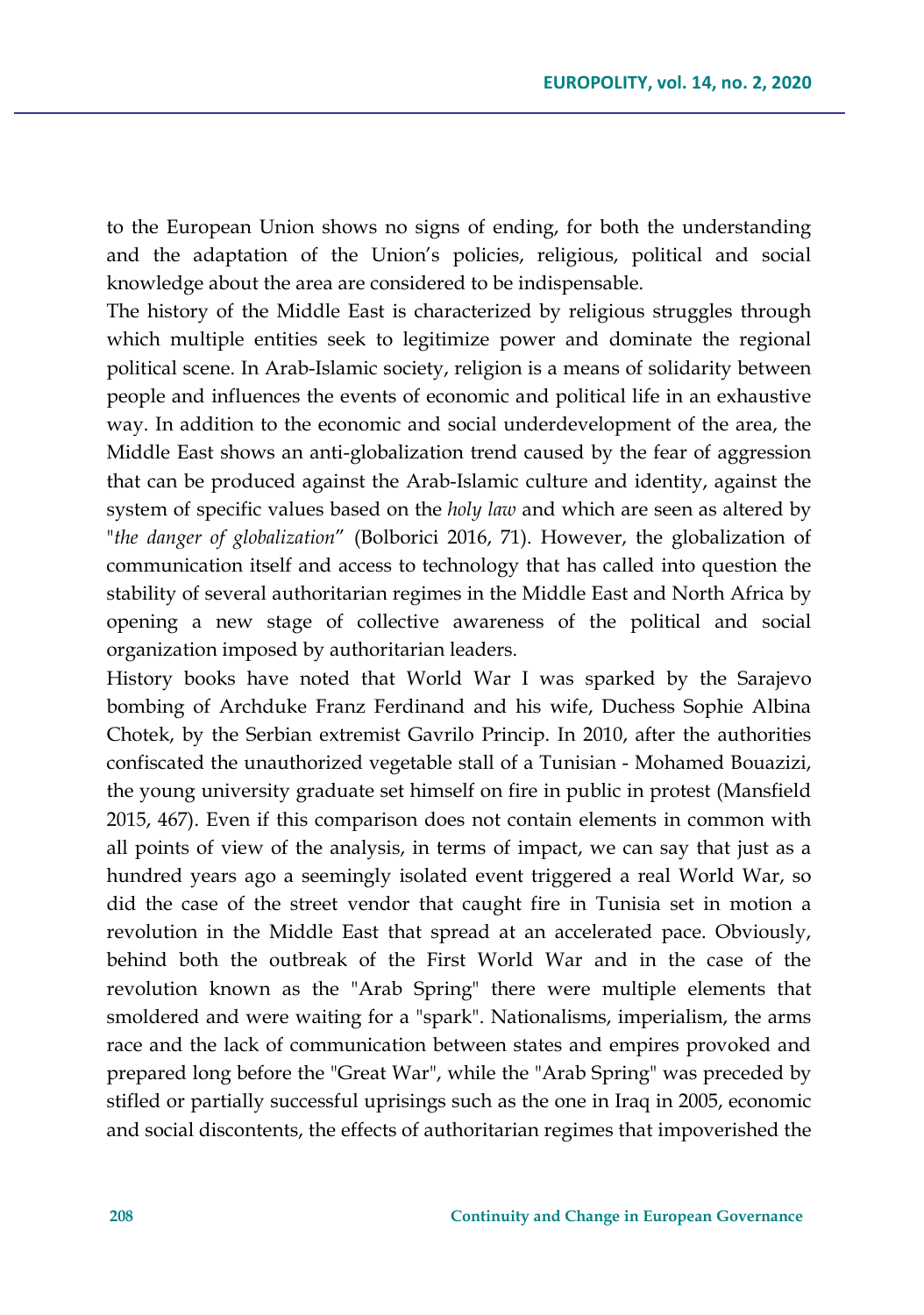population access to technology and pressure from new generations attracted by transnational identities.

The 26-year-old Tunisian - Mohamed Bouazizi - a veggie seller in a market in Sidi Bouzid who refused to offer bribes to local authorities because he could not afford a license, being the only breadwinner for his widowed mother and his six brothers by resorting to a method of extreme self-arson protest in front of the offices of the Regional Council, has unleashed unprecedented and somewhat surprising national support for most of the autocratic leaders of the Middle East (Ramsbotham, Woodhouse and Miall 2018, 137). Thus, in less than a few weeks, an isolated event in a dull country - Tunisia, managed to provoke protests throughout North Africa and the Middle East, questioning the fragile regimes of authoritarian leaders in the Arab world in an unprecedented domino effect (Mansfield 2015, 467).

Globalization and the development of communications have reheated geopolitics, making the world map more interconnected than ever. A conflict in Syria will have effects on the Muslim community in France and fuel terrorist actions just as an interethnic conflict in one state can trigger regional conflicts elsewhere in the globe with common interests or using the pretext of supporting those interests to achieve their own goals. (Kaplan 2019, 259).

The main achievement of the Arab Spring was that, for the first time in the history of the states in the area, votes now seemed to be preferred instead of bombs and the local population was left to look for concrete solutions to their problems (Mansfield 2015, 471). Although the appearance of democratization was quickly curbed in most states by popular uprisings, the spark had been ignited and the signal had been triggered by a young generation with access to knowledge of Western models of a socio-economic organization through technology. Naturally, any autocracy seeks to preserve its power and the advantages with which it was built and the removal of political leaders could be a violent and even escalating challenge in open military conflict if we are referring to the Syrian case.

Although the expulsion of Ben Ali from Tunisia in January 2011 had opened the box of hope for Egyptians, Lebaneses, Syrians or Libyans, the reality revealed a lack of cohesion between populations of different ethnicities and especially an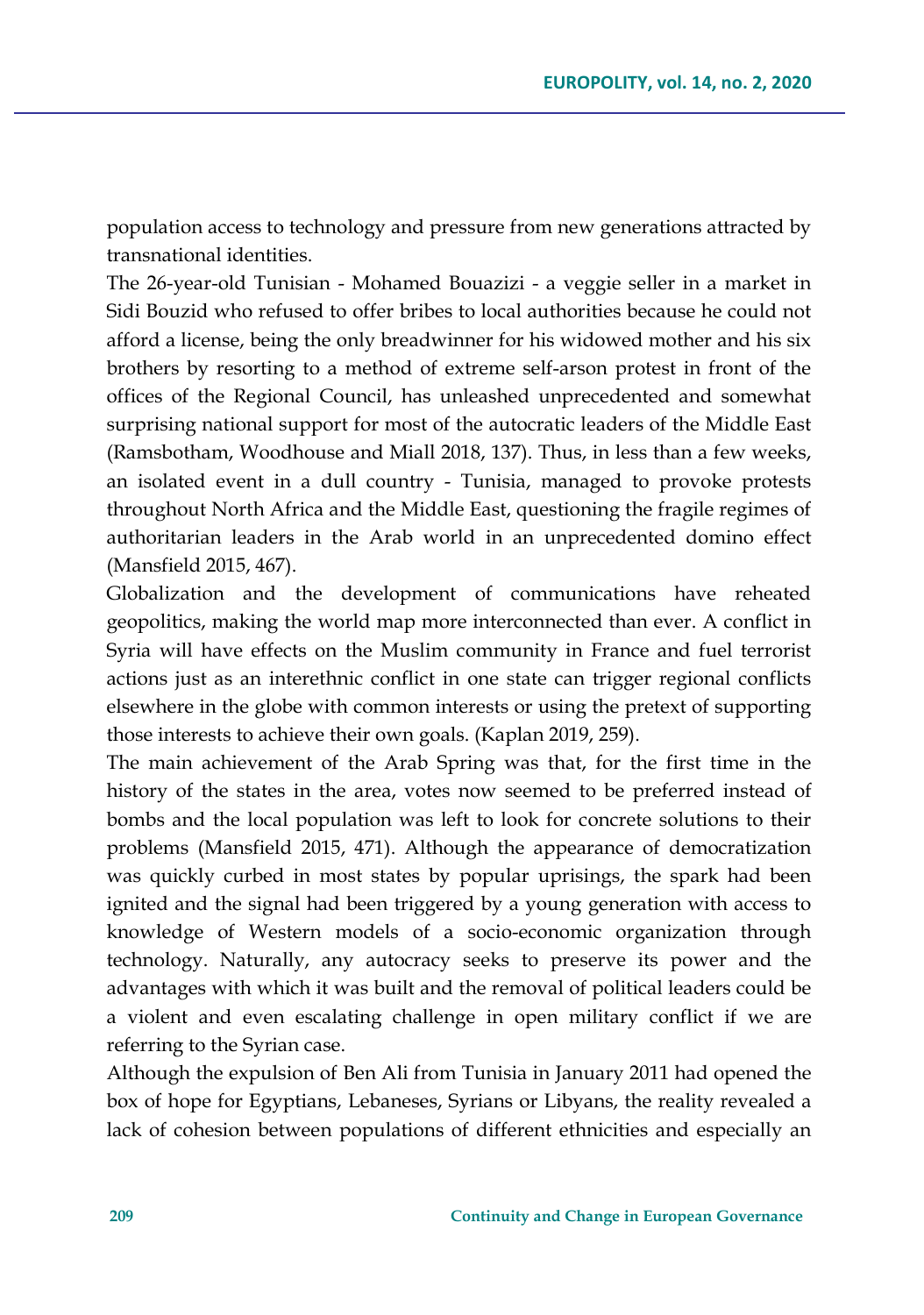asymmetric confrontation between government forces who aimed to defend the autocratic regime at any price and the civilian population "armed" with slogans and demands for democratic reforms.

It should be clarified that, although the educated elites claimed to have initiated the protests, the spark of rebellion was produced by the anger of the peripheries where the range of the regimes was weakened and the forces of various groups prevailed. In Tunisia, the young Bouazizi who set himself on fire was in the town of Sidi Bouzid, 260 km from the capital Tunis.

In Libya, protests in the marginalized east reached the capital Tripoli only six months later, and in Syria demonstrations against its government were more like rural clashes that many Sunni townspeople did not pay attention to. It was only after seven months that the situation become more complicated for the Assad regime when the outskirts of Damascus demanded that the autocrat leader relinquish power. This detail demonstrates both the bought obedience of the population towards the autocratic leaders in the more economically developed cities (the centre of the political regime), and especially the despair caused by the minimal material shortages on the periphery (Mansfield 2015, 473).

### **5.THE RESISTANCE OF AUTOCRATIC POWER**

The evolution and success of the protests in the Middle East and North Africa have taken different stages. At the height of the protests, Syrian leader Bashar al-Assad was not at all impressed by the vehement street protests shouting in unison "*ya Doktor, Ijak al-Dour*" - Doctor, now it's your turn! ", On the contrary, he instigated the people even more by arresting children participating in the protest and killing other civilians. The popular protests in Syria, which began in mid-March 2011, were based on the population's demand for massive reforms. They were met with violent repression by the Syrian regime, which the EU strongly condemned and imposed sanctions two months later, including an embargo on weapons and equipment used for repression, a freeze on assets and a ban on travel against the ones involved in repression (including of Bashar al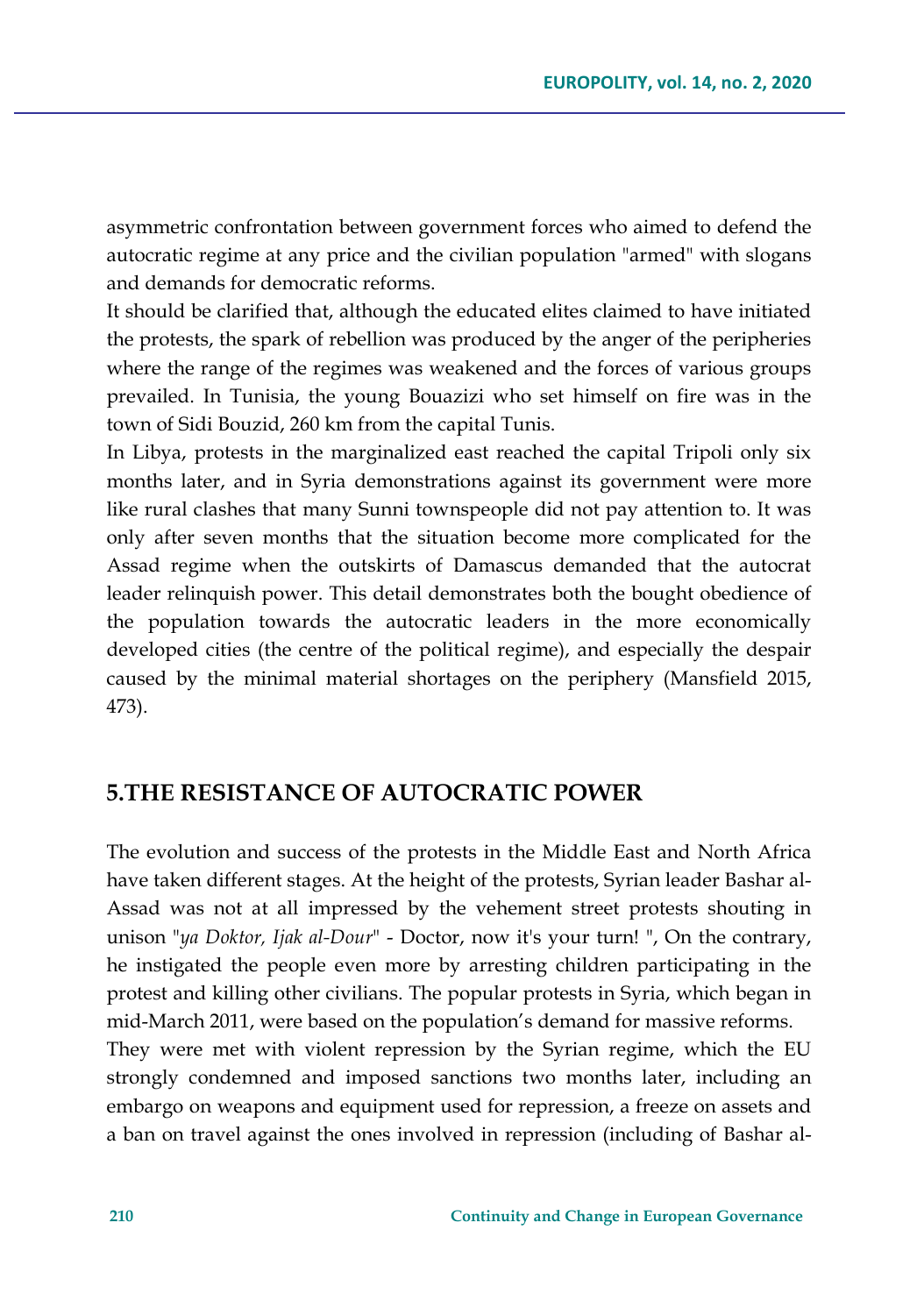Assad himself) and the suspension of bilateral cooperation programs. Even though the sanctions imposed have extended to the oil trade area, the conflict has seen a continuous escalation and a volume of emigration that has never been seen before in Europe during such a short period of time. The ensuing civil war in Syria between supporters of the Assad regime and the reformed army of the majority of the Syrian population triggered the largest refugee crisis in Europe and causing European Union states to adapt to a situation they had never encountered before and which was not covered by any Treaty related to the functionality or organization of the European Union.

In Cairo, leader Mubarak chose to send troops of thugs to disperse the crowd to the detriment of the reforms the society needed and in Libya, Muammar al-Gaddafi sprayed protesters in Benghazi with anti-aircraft fire (Mansfield 2015, 471-2). These violent reactions against their own population show how strong and long-lived the autocracy was and, implicitly, how important it is for these political leaders to defend their power.

Where protests have succeeded in overthrowing autocratic regimes, the power vacuum has been filled by chaotic centrifugal forces lacking democratic experience and a unified vision of leadership. Each liberated city or neighbourhood has formed its own militia, looting official trade routes and consolidating alternative smuggling routes. A new political and military order was far from being achieved as children ran tanks and looted and destroyed in groups - *beltagiya*. However, the rivalries within societies seized by the dream of democratization and socio-economic reforms were fueled by the desperation to control the state. The reformers clashed with the revolutionaries, the peasants with the city workers, the federalists with the centralists, the exiles with those who had endured the traumas caused by totalitarian regimes, and the many Islamist movements that had been oppressed until then initiated ethnic liberation measures by allocating an important religious nuance (Mansfield 2015, 473-4).

In Morocco, for example, King Mohammed VI quickly understood the extent of the demands of the population in the context of the Arab Spring and held quick elections to strengthen his power disguised by the entry in the government of a loyal Islamist movement - Justice and Development, which also decided the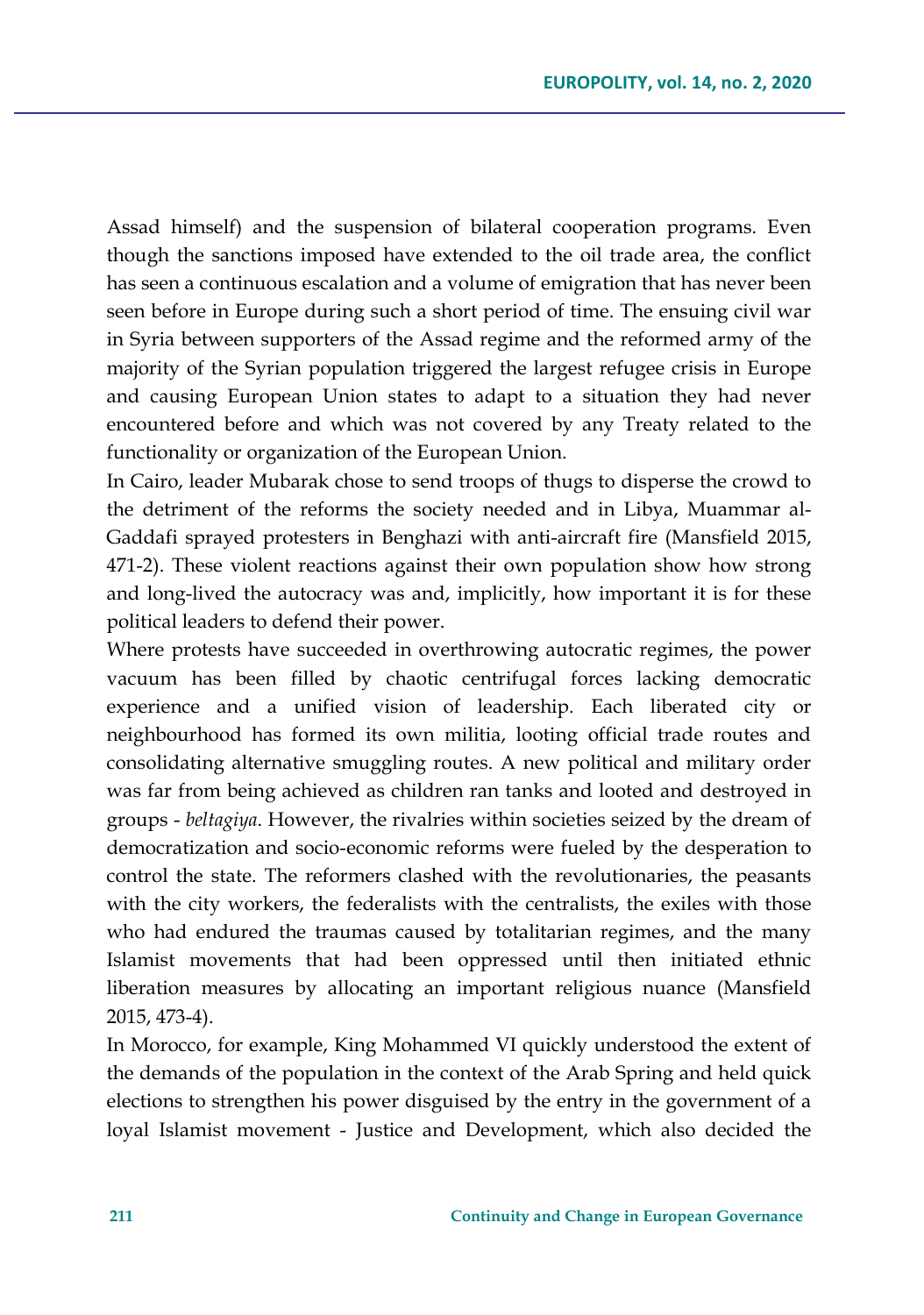Prime Minister. Even if the general impression that the monarch wanted to leave in order to dissipate the social pressure, respectively that he renounces infallibility and a series of constitutional powers, in reality he kept an essential role in the presidency of the Council of Ministers, of the Council of Ministers. Security but also control over the secret police forces and intelligence services (Mansfield 2015, 480). And in this case, we notice an institutional deficiency typical of authoritarian regimes: the propensity to retain the benefits of power and lack of civic reaction, the timid or delayed support of the international community completed the picture of an opportunity for real reform.

Iraq, Tunisia, Egypt, Yemen and even Libya have partially experienced relatively peaceful transitions to democracy, in part through the help of old military forces and through external support. Nevertheless, lacking a democratic institutional memory, the new forces that took control imagined that the winner would take everything, ignoring the need for a system of verification and equilibrium that would prevent abuses of absolute power and generate a new form of abusive government. Replacing an autocratic regime with one of religious fundamentalism will not be able to meet the demands for profound reform that the young of the new generation hav (Mansfield 2015, 482-3).

We must mention that the Arab Spring also meant an opportunity to occupy positions of regional power for non-Arab actors Iran, Turkey and Israel, who intervened in the battles fought not by armies, but by supporting dissidents according to interests, by providing money or supporting media propaganda, by encouraging religious controversy aimed at dividing or aid hidden under humanitarian pretexts. *Turkey* has seen major successes in trying to expand its influence through Erdogan's new attitude of challenging his government's "noproblem" conservative policy and supporting popular Islamist movements instead (Mansfield 2015, 490-93). In addition to that, Turkey has gained influence in relation to the European Union through a blackmail policy on the issue of immigrants and maintaining control of the route of human flows through the Turkish state.

Undoubtedly, the development of the Internet and television on a global scale has helped to lift many people out of their isolation and connect them to knowledge, to models of democracy that, in return, open the way to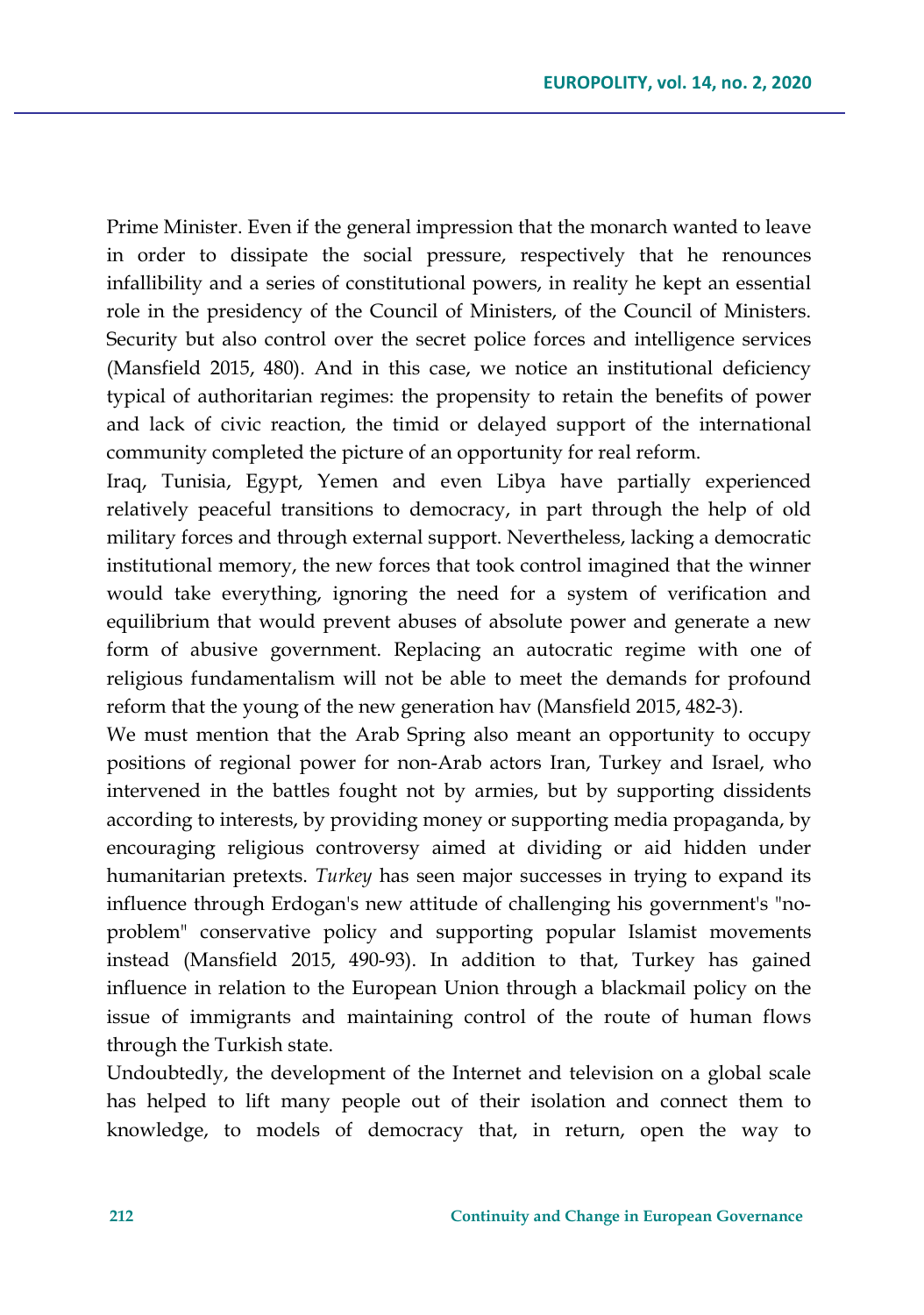mobilization, to social and political activism. In the case of the *Arab Spring*, the emergence of the concept of *political awakening* of the Middle East and the connection to the international community of the young generation brought with its methods of street protest against political power and social pressure tactics inspired by this technological connection using unprecedented forms of civic and political activism in the history of the region (Brzezinsky 2013, 30). It is still too early for a global analysis of the effects of the Arab Spring, given that political change and democratic behaviour require a long time horizon.

#### **CONCLUSIONS**

In conclusion, we can say that the wave of protests during the Arab Spring that should have laid the foundations for democracy quickly turned into take-over of power by the same autocratic forces disguised as reformers but who in reality buried the real motives and the honest intentions of the Middle Eastern population to have less corrupt governments capable of concrete democratic reforms (Welsh 2016, 50). The importance of "waking up" the younger generation must be followed by the collective perseverance, the contribution of the international community in supporting the democratization process and by a halt to the exodus of the hard core which can be considered to be a real pressure force to shake up the preservation of the power of autocratic leaders.

The Mediterranean Sea will remain the most fluid channel of migration to the European Union, given the fragility of the Middle East and North Africa, and especially the strong economic attraction and proximity of the member states of the European Union. The response of the European authorities to the migration crisis has been prompt and effective for the most part, managing to limit the flow of illegal migration by up to 90%. The role of the new European institutions that emerged as a result of the need generated by the migration crisis has shown that there are both cohesion and common objectives within the European Union in managing the physical security of the Union's borders.

Effective management of the migration crisis entails an active involvement of the European Union in the countries of origin of migrants. Viable strategies for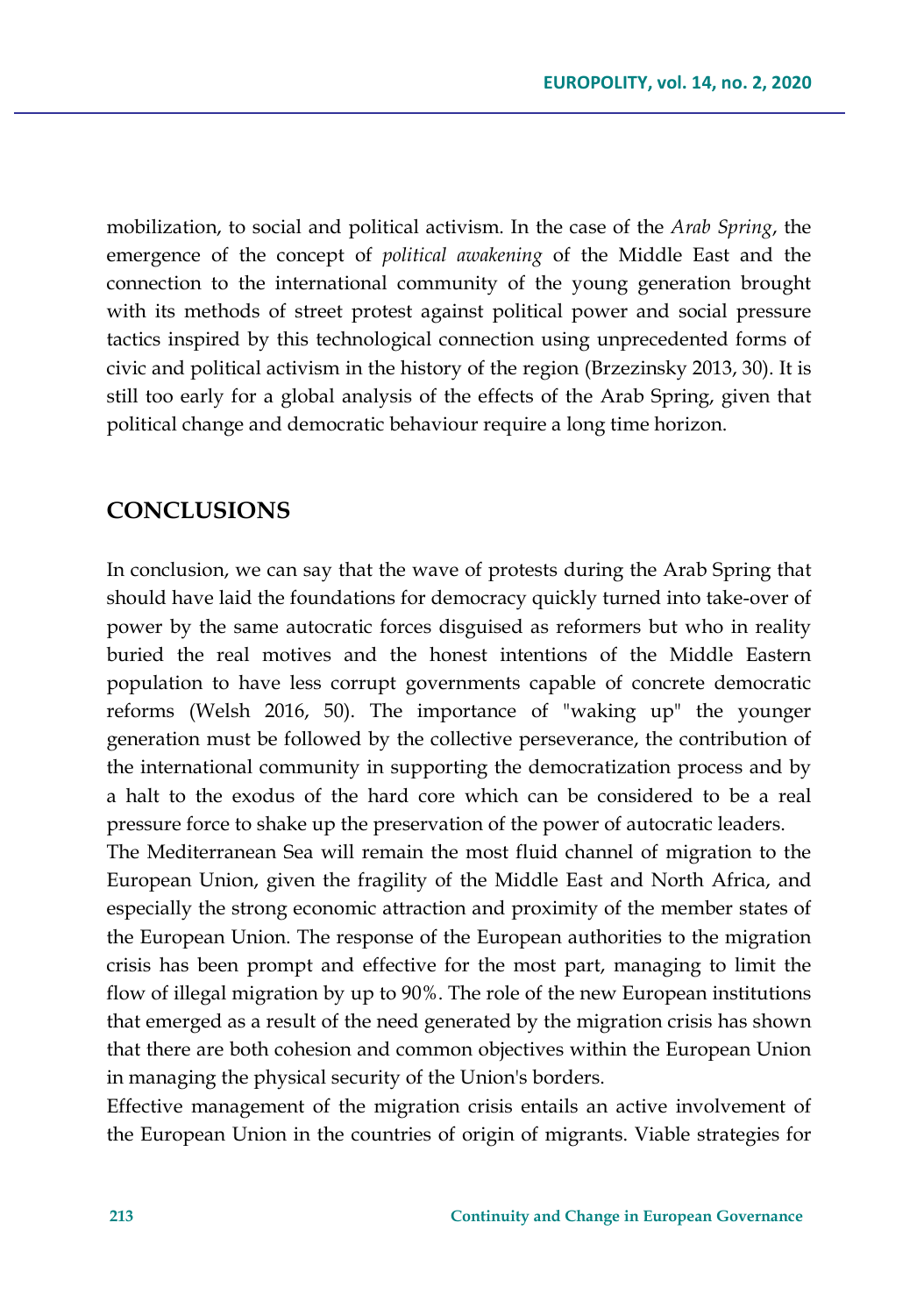resolving crises and conflicts in the Arab world must necessarily take into account elements and different procedures from the Western world. George Irani pointed out that at the level of the states in the Middle East there is a triple axis of how conflicts can be resolved, as follows: *wasta* involving patronage based on mediation, *sulh*- a model of rituals involving commitments and understandings and *musalaha*- reconciliation. (Ramsbotham, Woodhouse and Miall 2018, 402-3).

The European Union's migration policy has been based almost exclusively on *track-one* diplomacy by establishing direct agreements and negotiations with the governments of the relevant states. But these methods had been proved to be insufficient and the role of the European Union can be complemented by informal diplomacy which includes the support of local leaders but also a more active involvement in the economic support of migrants' countries of origin.

### **REFERENCES**

- Abulafia, David. 2014. *Marea Cea Mare: O istorie umană a Mediteranei.* (*The Great Sea: A Human History of the Mediterranea.)* Bucharest: Humanitas.
- Acemoglu, Daron and James A. Robinson. 2016. *De ce eșuează națiunile. Originile puterii, ale prosperității și ale sărăciei.* (*Why nations fail. The origins of power, prosperity and poverty)*. Bucharest: Litera.
- Biró, Daniel. 2013. *Relațiile Internaționale Contemporane*: *Teme centrale în politica mondială*. (*Contemporary International Relations: Central Themes in World Politics)*. Iași: Polirom.
- Bolborici, Ana-Maria. 2016. *Diplomația Uniunii Europene și criza din Orientul Mijlociu la începutul secolului al-XXI-lea*. (E*uropean Union diplomacy and the crisis in the Middle East at the beginning of the 21st century*) Iași: Institutul European.
- Brzezinsky, Zbigniew. 2013. *Strategic Vision. America and the Crisis of Global Power*. New York: Basic Books.